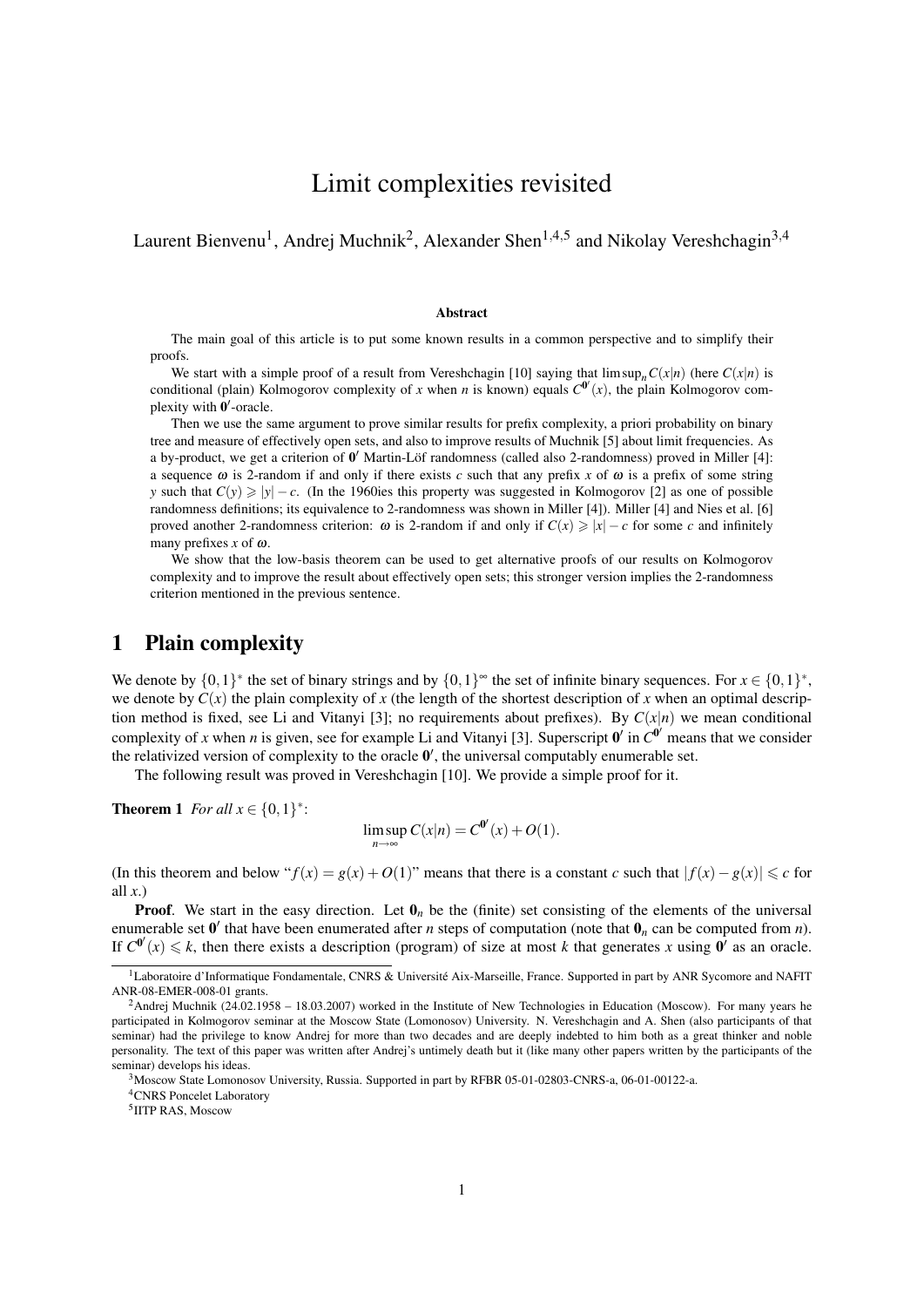Only finite part of the oracle can be used, so  $0'$  can be replaced by  $0_n$  for all sufficiently large *n*, and oracle  $0_n$  can be reconstructed if *n* is given as a condition. Therefore,  $C(x|n) \leq k + O(1)$  for all sufficiently large *n*, and

$$
\limsup_{n\to\infty} C(x|n) \leqslant C^{0'}(x) + O(1).
$$

For the reverse inequality, fix *k* and assume that  $\limsup C(x|n) < k$ . This means that for all sufficiently large *n* the string *x* belongs to the set

$$
U_n = \{u \mid C(u|n) < k\}.
$$

The family  $U_n$  is an enumerable family of sets (given *n* and *k*, we can generate  $U_n$ ); each of these sets has at most  $2^k$  elements. We need to construct a  $0'$ -computable process that given *k* generates at most  $2^k$  elements including all elements that belong to  $U_n$  for all sufficiently large *n*. (Then strings of length *k* may be assigned as  $0'$ -computable codes of all generated elements.)

To describe this process, consider the following operation: for some *u* and *N* add *u* to all  $U_n$  such that  $n \ge N$ . (In other terms, we add a horizontal ray starting from  $(N, u)$  to the set  $\mathcal{U} = \{(n, u) | u \in U_n\}$ .) This operation is *acceptable* if all  $U_n$  still have at most  $2^k$  elements after it (i.e., if before this operation all  $U_n$  such that  $n \ge N$  either contain *u* or have less than  $2^k$  elements).

For any given triple  $u, N, k$ , we can find out using  $0'$ -oracle whether this operation is acceptable or not. Indeed, the operation is not acceptable if and only if some  $U_n$  for  $n \ge N$  contains at least  $2^k$  elements that are distinct from *u*. Formally, the operation is not acceptable if

$$
(\exists n \geq N) |U_n \setminus \{u\}| \geq 2^k,
$$

and this is an enumerable condition as the  $U_n$  are themselves enumerable. Now for all pairs  $(N, u)$  (in some computable order) we perform the  $(N, u)$ -operation if it is acceptable. (The elements added to some  $U_i$  remain there and are taken into account when next operations are attempted.) This process is  $0'$ -computable since after any finite number of operations the set  $\mathcal U$  is enumerable (without any oracle) and its enumeration algorithm can be 0 0 -effectively found (uniformly in *k*).

Therefore the set of all elements  $u$  that participate in acceptable operations during this process is uniformly  $0'$ -enumerable. This set contains at most  $2^k$  elements (otherwise  $U_n$  would become too big for large *n*). Finally, this set contains all *u* such that *u* belongs to the (original)  $U_n$  for all sufficiently large *n*. Indeed, the operation is always acceptable if the element we want to add is already present!  $\Box$ 

The proof has the following structure. We have an enumerable family of sets  $U_n$  that all have at most  $2^k$ elements. This implies that the set

$$
U_{\infty}=\liminf_{n\to\infty}U_n
$$

has at most  $2^k$  elements where, as usual, the liminf of a sequence of sets is the set of elements that belong to almost all sets of the sequence. If  $U_{\infty}$  were  $\mathbf{0}'$ -enumerable, we would be done. However, this may be not the case: the criterion

$$
u\in U_{\infty}\Leftrightarrow \exists N\,(\forall n\geqslant N)\,[u\in U_n]
$$

has ∃∀ prefix before an enumerable (not necessarily decidable) relation, that is, one quantifier more than we want (to guarantee that  $U_{\infty}$  is  $0'$ -enumerable). However, in our proof we managed to cover  $U_{\infty}$  by a set that is  $0'$ -enumerable and still has at most  $2<sup>k</sup>$  elements.

# 2 Prefix complexity and a priori probability

We now prove a similar result for prefix complexity (or, in other terms, for a priori probability). Let us recall the definition. The function *a*(*x*) on binary strings (or integers) with non-negative real values is called a *semimeasure* if  $\sum_{x} a(x) \leq 1$ . The function *a* is *lower semicomputable* if there exists a computable total function  $(x, n) \mapsto a(x, n)$ with rational values such that for every x the sequence  $a(x,0), a(x,1),\ldots$  is a nondecreasing sequence that has limit  $a(x)$ .

There exists a maximal (up to a constant factor) lower semicomputable semimeasure *m* (see, e.g., Li and Vitanyi [3]). The value  $m(x)$  is sometimes called the *a priori probability* of *x*. In the same way we can define *conditional* a priory probability  $m(x|n)$  and  $0'$ -*relativized* a priori probability  $m^{0'}(x)$  (which is a maximal semimeasure among the  $0'$ -lower semicomputable ones).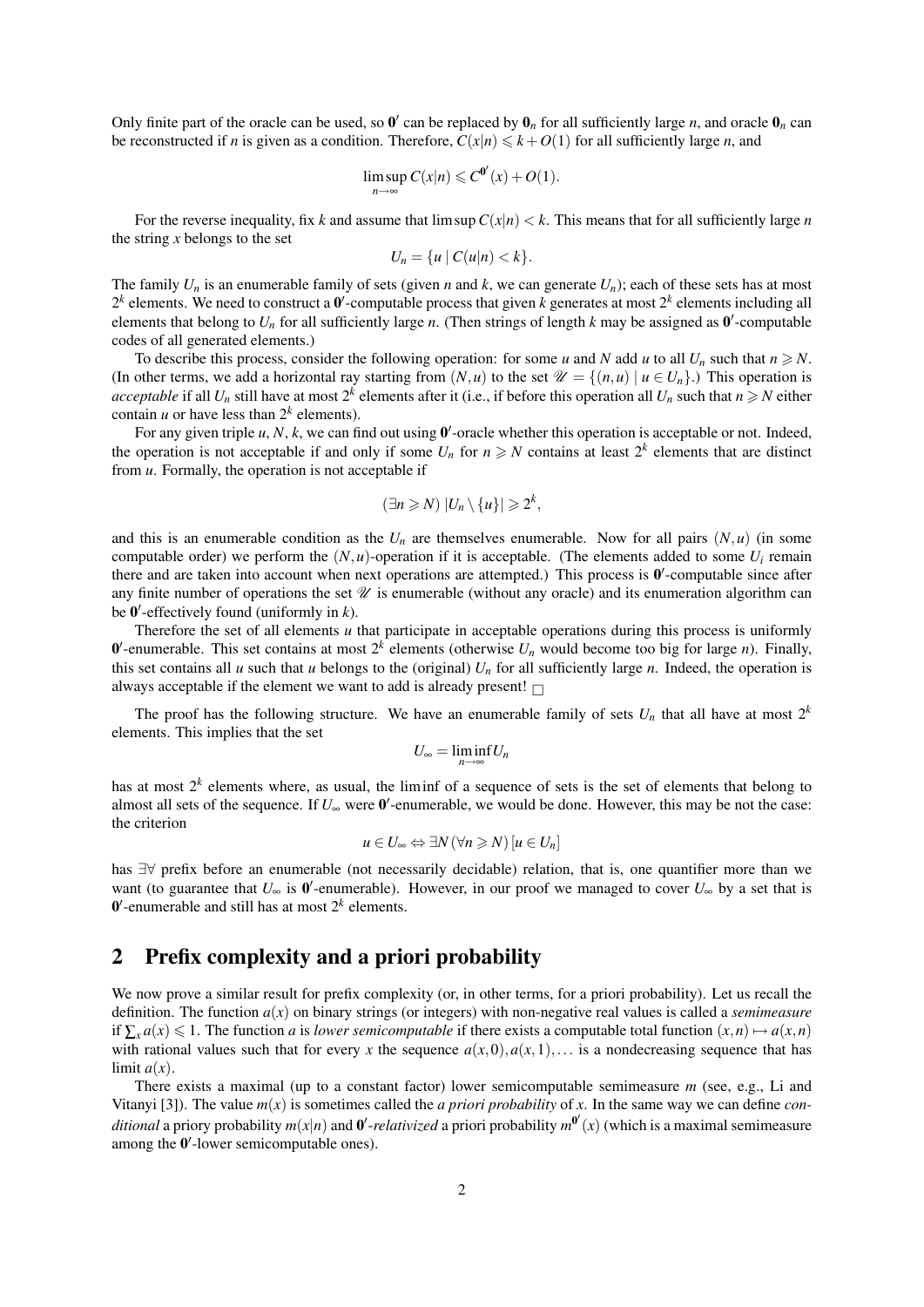**Theorem 2** *For all*  $x \in \{0, 1\}^*$ :

$$
\liminf_{n \to \infty} m(x|n) = m^{0'}(x)
$$

*up to a*  $\Theta(1)$  *multiplicative factor* (*in other terms, two inequalities with*  $O(1)$  *factors hold*).

**Proof.** If  $m^{0'}(x)$  is greater than some  $\varepsilon$ , then for sufficiently large *n* the value  $m^{0_n}(x)$  is also greater than  $\varepsilon$ . (Indeed, this inequality is established at some finite stage when only a finite part of  $0'$  is used.) We may assume without loss of generality that the function  $x \mapsto m^A(x)$  is a semimeasure for any *A* (recalling the construction of the maximal semimeasure). Then, similarly to the previous theorem, we have

$$
\liminf_{n\to\infty}m(x|n)\geqslant \liminf_{n\to\infty}m^{\mathbf{0}_n}(x)\geqslant m^{\mathbf{0}'}(x)
$$

up to constant multiplicative factors. Indeed, for the first inequality, notice that we can define a conditional lower semicomputable semimeasure  $\mu$  by  $\mu(x|n) = m^{\theta_n}(x)$ . By maximality of *m*, we have  $\mu(x|n) \le m(x|n)$  for all  $x, n$ , up to a multiplicative factor. For the second inequality, recall that  $m^{0'}(x)$  is the nondecreasing limit of an  $0'$ computable sequence  $m^{0'}(x,0), m^{0'}(x,1), \ldots$  Let *s* be such that  $m^{0'}(x,s) \ge \frac{1}{2}m^{0'}(x)$ . Since the computation of  $m^{\mathbf{0}'}(x,s)$  only uses finitely many bits of  $\mathbf{0}'$ , we have for all large enough *n*:  $m^{\mathbf{0}_n}(x,s) = m^{\mathbf{0}'}(x,s) \ge \frac{1}{2}m^{\mathbf{0}'}(x)$  and thus  $m^{\mathbf{0}_n}(x) \ge \frac{1}{2}m^{\mathbf{0}'}(x)$ .

The other direction of the proof is also similar to the second part of the proof of Theorem 1. Instead of enumerable finite sets  $U_n$  we now have a sequence of (uniformly) lower semicomputable functions  $x \mapsto m_n(x) =$  $m(x|n)$ . Each of the  $m_n$  is a semimeasure. We need to construct an  $\mathbf{0}'$ -lower semicomputable semimeasure  $m'$  such that

$$
m'(x) \geqslant \liminf_{n \to \infty} m_n(x)
$$

Again, the liminf itself cannot be used as *m'*: we do have  $\sum_{x}$ liminf<sub>n</sub>  $m_n(x) \leq 1$  as  $\sum_{x} m_n(x) \leq 1$  for all *n*, but unfortunately the equivalence

$$
r < \liminf_{n \to \infty} m_n(x) \Leftrightarrow (\exists r' > r)(\exists N) \, (\forall n \geqslant N) \, [r' < m_n(x)]
$$

has too many quantifier alternations (one more than needed; note that the quantity  $m_n(x)$  is lower semicomputable making the [...] condition enumerable). The similar trick helps. For a triple (*r*,*N*,*u*) consider an *increase operation* that increases all values  $m_n(u)$  such that  $n \geq N$  up to a given rational number r (not changing them if they were greater than or equal to  $r$ ). This operation is *acceptable* if all  $m<sub>n</sub>$  remain semimeasures after the increase.

The question whether the increase operation is acceptable is  $0'$ -decidable. And if it is acceptable, by performing it we get a new (uniformly) lower semicomputable sequence of semimeasures. We can then try to perform an increase operation for some other triple. Doing that for all triples (in some computable ordering), we can then define  $m'(u)$  as the upper bound of r for all successful  $(r, N, u)$  increase operations (for all N). This gives a  $0'$ -lower semicomputable function; it is a semimeasure since we verify the semimeasure inequality for every successful increase attempt; finally,  $m'(u) \geqslant \liminf m_n(u)$  since if  $m_n(u) \geqslant r$  for all  $n \geqslant N$ , then the  $(r, N, u)$ -increase does not change anything and is guaranteed to be acceptable at any step.  $\Box$ 

The expression  $-\log m(x)$ , where *m* is the maximal lower semicomputable semimeasure, equals the so-called *prefix* complexity  $K(x)$  (up to an additive  $O(1)$  term; see for example Li and Vitanyi [3]). The same is true for relativized and conditional versions, and we get the following reformulation of the last theorem:

#### Theorem 3

$$
\limsup_{n\to\infty} K(x|n) = K^{\mathbf{0}'}(x) + O(1).
$$

Another corollary improves a result of Muchnik [5]. For any (partial) function *f* from N to N let us define the *limit frequency*  $q_f(x)$  of an integer *x* as

$$
q_f(x) = \liminf_{n \to \infty} \frac{\#\{i < n \mid f(i) = x\}}{n}
$$

In other words, we look at the fraction of terms equal to *x* among the first *n* values  $f(0),..., f(n-1)$  of *f* (undefined values are also listed) and take the liminf of these fractions. It is easy to see that for a total computable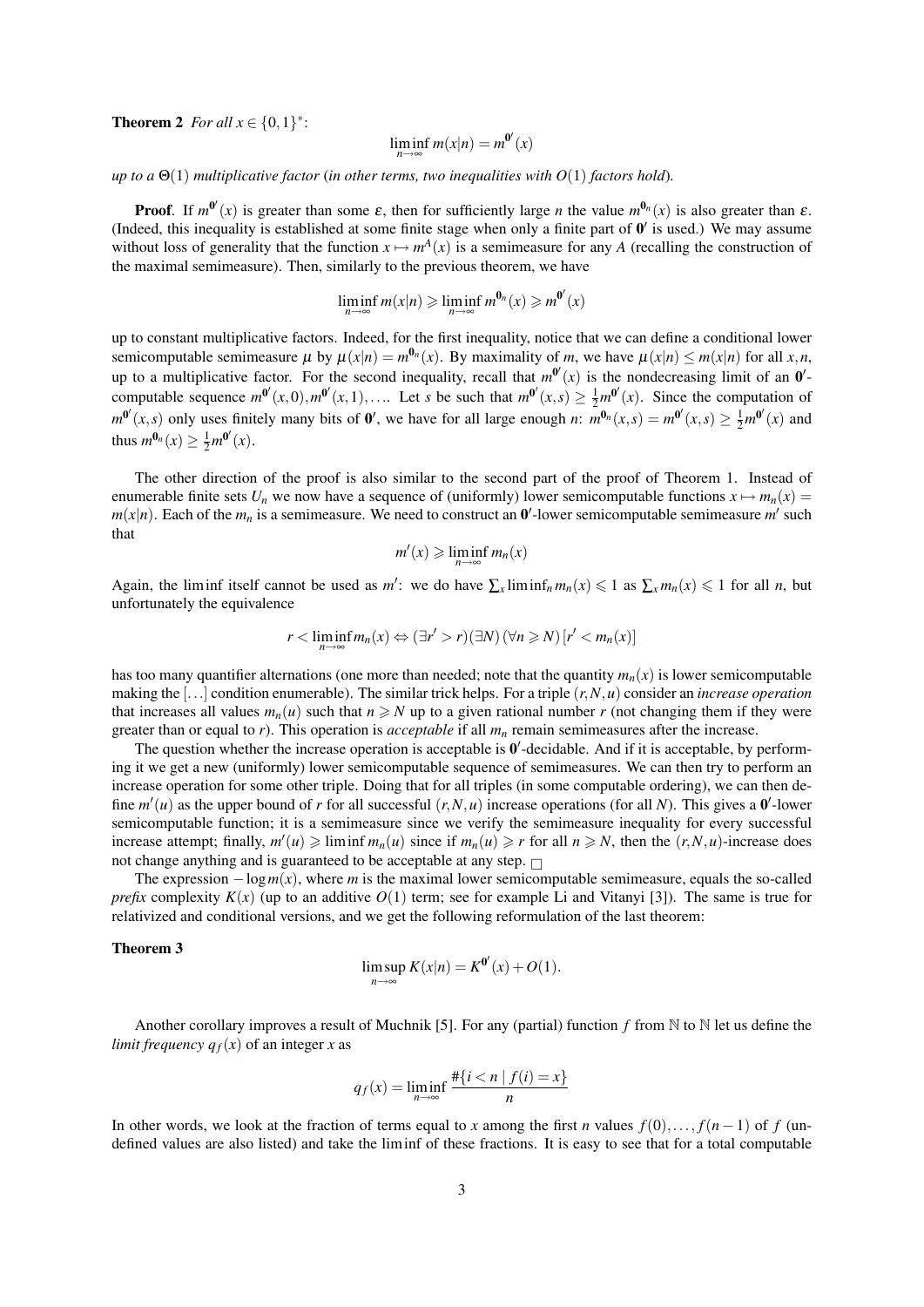*f* the function  $q_f$  is a lower  $\mathbf{0}'$ -semicomputable semimeasure. Moreover, it is shown in Muchnik [5] that any 0'-semicomputable semimeasure  $\mu$  can be represented as  $\mu = q_f$  for some computable function f. In particular this implies that there exists a total computable function *f* such that  $q_f = m^{0'}$ .

We would like to extend Muchnik's result to partial computable functions *f*. The problem is that if *f* is only partial computable, the function *q<sup>f</sup>* is no longer guaranteed to be lower semicomputable. Using the second part of the proof of Theorem 2, we can nonetheless prove:

**Theorem 4** For any partial computable function f, the function  $q_f$  is upper bounded by a lower  $\theta'$ -semicomputable *semimeasure.*

Indeed, given a partial computable function  $f$ , we can define for all  $n$  a semimeasure  $\mu_n$  as

$$
\mu_n(x)=\frac{\#\{i\leq n\mid f(i)=x\}}{n};
$$

 $\mu_n$  is lower semicomputable uniformly in *n*. Then  $q_f = \liminf \mu_n$ ; on the other hand we know from the proof of Theorem 2 that the liminf of a sequence of (uniformly) lower semicomputable semimeasures is bounded by a 0 0 -lower semicomputable semimeasure. The result follows.

The same type of argument also is applicable to the so-called *a priori complexity* defined as negative logarithm of a maximal lower semicomputable semimeasure on the binary tree (see Zvonkin and Levin [11]). This complexity is sometimes denoted as  $KA(x)$  and we get the following statement:

#### Theorem 5

$$
\limsup_{n \to \infty} KA(x|n) = KA^{0'}(x) + O(1).
$$

(To prove this we define an increase operation in such a way that, for a given lower semicomputable semimeasure on the binary tree *a*, it increases not only  $a(x)$  but also  $a(y)$  for *y* that are prefixes of *x*, if necessary. The increase is acceptable if  $a(\Lambda)$  still does not exceed 1.)

It would be interesting to find out whether similar results are true for monotone complexity or not (the authors do not know this).

## 3 Open sets of small measure

In Section 1 we covered the liminf of a sequence of finite uniformly enumerable sets  $U_i$  by a  $0'$ -enumerable set  $V$ that is essentially no bigger than the  $U_i$ . It was done in a uniform way, i.e.,  $V$  can be effectively constructed given the enumerations of the  $U_i$  and an upper bound for their cardinalities. We now look at the continuous version of this problem where the  $U_i$  are open sets of small measure.

We consider open sets in the Cantor space  $\{0,1\}^{\infty}$  (the set of all infinite sequence of zeros and ones). An *interval* [x] (for a binary string x) is formed by all sequences that have prefix x. Open sets are unions of intervals. An *effectively open* subset of  $\{0,1\}^{\infty}$  is an enumerable union of intervals, i.e., the union of intervals [x] where strings *x* are taken from some enumerable set.

We consider standard (uniform Bernoulli) measure on {0,1} <sup>∞</sup>: the interval [*x*] has measure 2−*<sup>l</sup>* where *l* is the length of *x*.

A classical theorem of measure theory says: *if*  $U_0, U_1, U_2, \ldots$  *are open sets of measure at most*  $\varepsilon$ *, then*  $\liminf_n U_n$ *has measure at most*  $\varepsilon$ , and this implies that *for every*  $\varepsilon' > \varepsilon$  *there exists an open set of measure at most*  $\varepsilon'$  *that covers* liminf*nUn.* Indeed,

$$
\liminf_{n\to\infty} U_n = \bigcup_{N} \bigcap_{n\geqslant N} U_n,
$$

and the measure of the union of an increasing sequence

$$
V_N=\bigcap_{n\geqslant N}U_n,
$$

equals the limit of measures of  $V_N$ , and all these measures do not exceed  $\varepsilon$  since  $V_N \subset U_N$ . It remains to note that for any measurable subset *X* of  $\{0,1\}^{\infty}$  its measure  $\mu(X)$  is the infimum of the measures of open sets that cover *X*.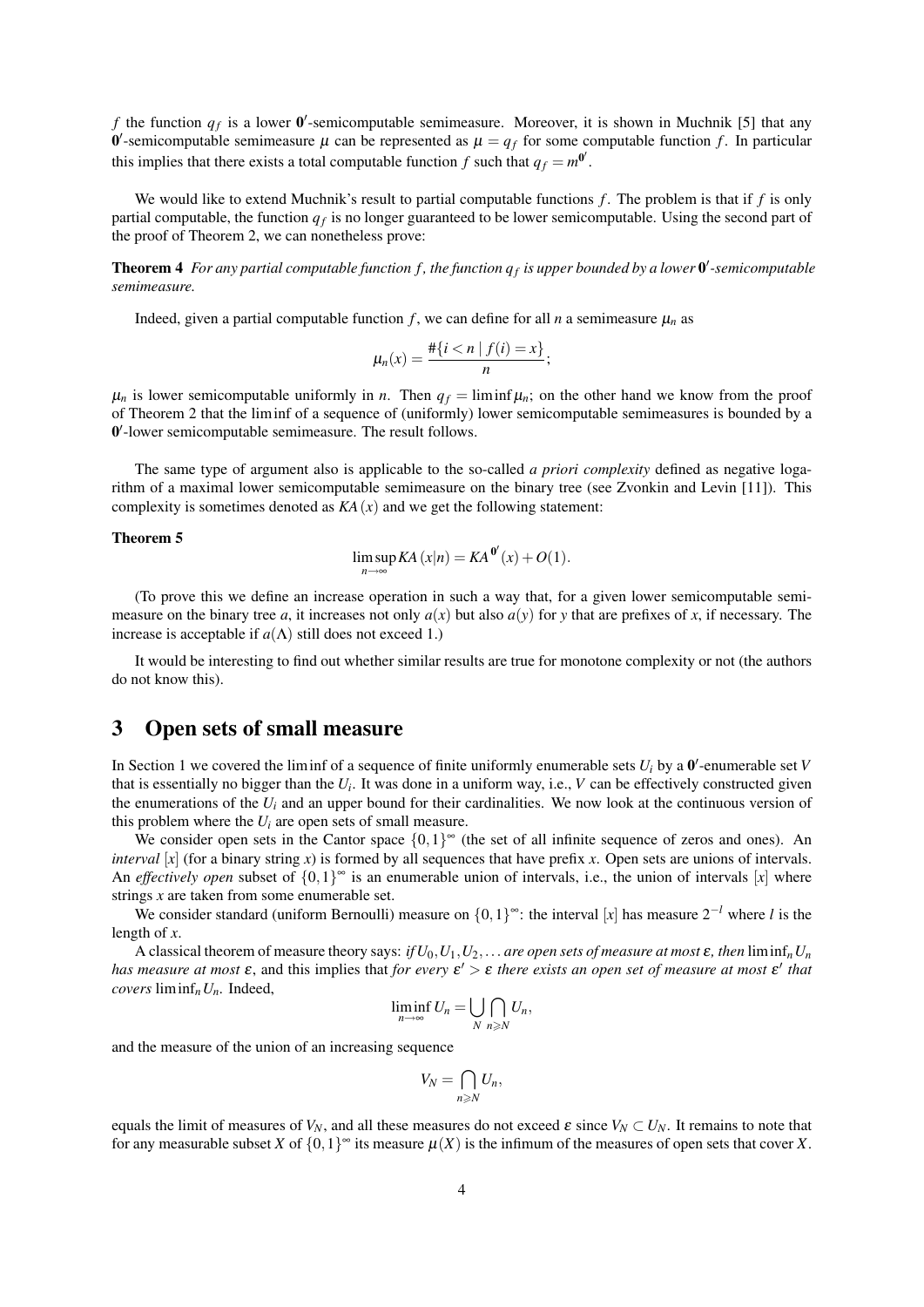We now can try to "effectivize" this statement in the same way as we did before. In Section 1 we started with an (evident) statement: *if*  $U_n$  *are finite sets of at most*  $2^k$  *elements, then*  $\liminf_n U_n$  *has at most*  $2^k$  *elements* and proved its effective (in the halting problem) version: *for a uniformly enumerable family of finite sets U<sup>n</sup> that have* at most  $2^k$  elements, the set  $\liminf_n U_n$  is contained in a uniformly  $0'$ -enumerable set that has at most  $2^k$  elements.

In Section 2 we did a similar thing with semimeasures. Again, the non-effective version is trivial: it says that if  $\sum_{x} m_n(x) \leq 1$  for every *n*, then  $\sum_{x} \liminf_{n} m_n(x) \leq 1$ . We have proved the effective version that provides a  $0'$ -semicomputable semimeasure that is an upper bound for  $\liminf m_n$ .

For the statement about liminf of open sets the effective version could look like this. *Let* ε > 0 *be a rational number and let U*0,*U*1,... *be an enumerable family of effectively open sets of measure at most* ε *each. Then for every rational*  $\varepsilon' > \varepsilon$  *there exists a*  $0'$ -effectively open set V of measure at most  $\varepsilon'$  that contains  $\liminf_{n\to\infty}U_n =$  $\bigcup_N \bigcap_{n \geqslant N} U_n$ .

We cannot prove this general statement and do not know whether it is true (see Section 8 for some partial negative results). However, some weaker statements can be proven if we put extra requirements on the sets *U<sup>n</sup>* or weaken the conclusion. Let us start with the simple case where the  $U_n$  form a computable family of clopen (closed and open) sets. Such a set is a finite union of intervals, and we assume that the list of these intervals can be computed given *n*.

Theorem 6 *Let U<sup>n</sup> be a uniformly computable family of clopen sets. Suppose also that for all n the set U<sup>n</sup> has measure at most* **ε** *for some rational* **ε**. Then for every rational **ε'** > **ε** there exists a **0'**-effectively open set V of measure at most  $ε'$  such that

$$
U_{\infty}=\liminf_{n\to+\infty}U_n\subseteq V
$$

Proof. By definition

$$
U_{\infty}=\bigcup_{N}\bigcap_{n\geq N}U_n,
$$

therefore  $U_{\infty}$  is a union of the pairwise disjoint sets

$$
F_0 = \bigcap_i U_i, \quad F_1 = \bigcap_{i \geq 1} U_i \setminus U_0, \quad F_2 = \bigcap_{i \geq 2} U_i \setminus U_1, \ldots
$$

(in other terms, a given  $x \in U_\infty$  belongs to  $F_k$  if and only if the last  $U_i$  to which  $x$  does not belong is  $U_{k-1}$ ). Each of  $F_k$  is an effectively closed set (recall that each  $U_i$  is a finite union of intervals hence is closed). Since the sets  $F_k$ are disjoint and

$$
\liminf_{n\to+\infty}U_n=\bigcup_k F_k,
$$

we conclude that

$$
\mu(\liminf_{n\to+\infty}U_n)=\sum_k\mu(F_k).
$$

For each *k* the value  $\mu(F_k)$  is the limit over *r* of the (non-increasing) quantity  $\mu(\bigcap_{i=k}^r U_i \setminus U_{k-1})$  which is computable uniformly in  $(i, r)$ . Thus, with oracle  $\theta'$ , one can compute  $\mu(F_k)$  for every  $k$  (with arbitrary precision) and find a stage  $r_k$  such that

$$
\mu\left(\bigcap_{i=k}^{r_k} U_i \setminus U_{k-1}\right) < \mu(F_k) + (\varepsilon' - \varepsilon)/2^{k+1}
$$

Set  $F'_k = \bigcap_{i=k}^{r_k} U_i \setminus U_{k-1}$ . Notice that  $F'_k$  contains  $F_k$ , and is itself an clopen set, and the list of corresponding intervals can be  $\mathbf{0}'$ -effectively computed given *k*. Thus,

$$
V=\bigcup_k F'_k
$$

is a  $\mathbf{0}'$ -effectively open set, contains  $\bigcup_k F_k = U_\infty$  and has measure at most

$$
\underbrace{\sum_{k} \mu(F_k)}_{=\mu(U_{\infty}) \leq \varepsilon} + \underbrace{\sum_{k} (\varepsilon' - \varepsilon)/2^{k+1}}_{=\varepsilon' - \varepsilon},
$$

i.e. at most  $\varepsilon'$ . Hence, *V* satisfies all the requirements.

As we have said, instead of putting additional requirements on the sequence  $U_i$  (requiring it to be a computable sequence of clopen sets) we can weaken the conclusion. The techniques presented in the previous sections allow us to prove the following: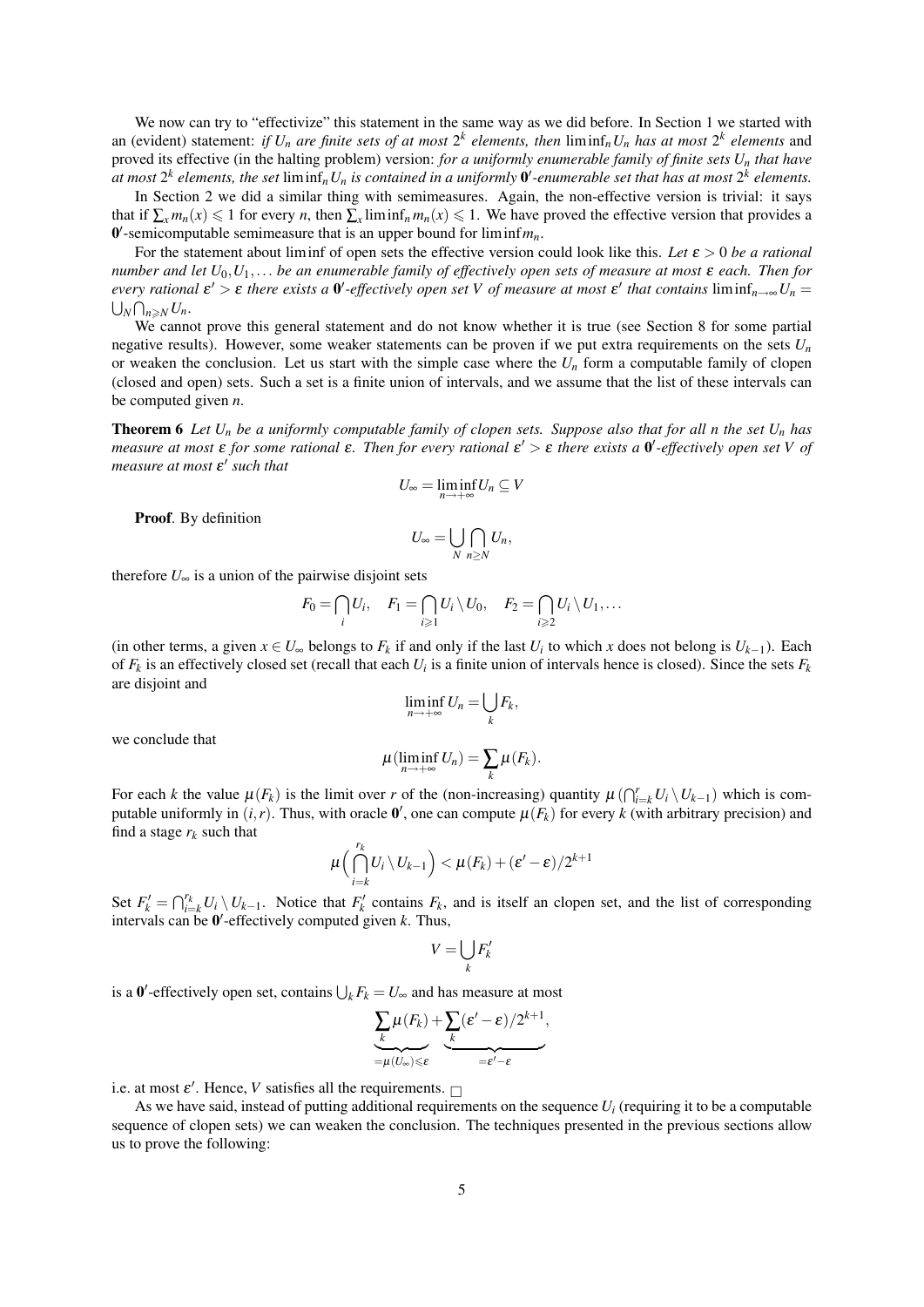**Theorem 7** *Let*  $\varepsilon > 0$  *be a rational number and let*  $U_n$  *be a uniformly enumerable family of effectively open sets of measure at most* ε *each. Then there exists a* 0 0 *-effectively open set of measure at most* ε *that contains*

$$
\bigcup_N \text{Int}\Big(\bigcap_{n\geqslant N} U_n\Big)
$$

(*and the construction is uniform given*  $\varepsilon$  *and an index for the sequence*  $U_n$ *).* 

Here  $Int(X)$  denotes the interior part of  $X$ , i.e., the largest open subset of  $X$ . In this case we do not need to consider  $\varepsilon' > \varepsilon$  (not a surprise, since the union of open sets is open).

**Proof.** Following the same scheme as in Sections 1 and 2, for every string *x* and integer *N* we consider  $(x, N)$ operation that adds [*x*] to all  $U_n$  such that  $n \ge N$ . This operation is *acceptable* if the measures of all the  $U_n$  remain at most  $\varepsilon$  for each *n*. This can be checked using  $0'$  as an oracle (if the operation is not acceptable, this fact becomes known after a finite number of steps).

We attempt to perform this operation (if acceptable) for all pairs in some computable order. The union of all added intervals for all accepted pairs is  $0'$ -effectively open. If some sequence belongs to the union of the interior parts, then it is covered by some interval [*u*] that is a subset of  $U_n$  for all sufficiently large *n*. Then some  $(u, N)$ operation is acceptable since it actually does not change anything and therefore  $[u]$  is a part of an  $0'$ -open set that we have constructed.  $\Box$ 

In Section 6 we will return to this topic and state in Theorem 10 one more result about the liminf of small sets.

#### 4 Kolmogorov and 2-randomness

Theorem 7 has an historically remarkable corollary. When Kolmogorov tried to define randomness in 1960ies, he started with the following approach. A string x of length *n* is "random" if its complexity  $C(x)$  (or conditional complexity  $C(x|n)$ ; in fact, these requirements are almost equivalent) is close to *n*: its *randomness deficiency*  $d(x)$ is defined as

$$
d(x) = |x| - C(x)
$$

(here  $|x|$  stands for the length of *x*). This sounds reasonable, but if we then define an infinite random sequence as a sequence whose prefixes have deficiencies bounded by a constant, such a sequence does not exist at all: Martin-Löf showed that every infinite sequence has prefixes of arbitrarily large deficiency, and suggested a different definition of randomness using effectively null sets. Later more refined versions of randomness deficiency (using monotone or prefix complexity) appeared that make the criterion of randomness in terms of deficiencies possible. But before that, in 1968, Kolmogorov wrote: "The most natural definition of infinite Bernoulli sequence is the following: *x* is considered *m*-Bernoulli type if *m* is such that all  $x^i$  are *initial segments* of the finite *m*-Bernoulli sequences. Martin-Löf gives another, possibly narrower definition", see Kolmogorov [2, p. 663].

Here Kolmogorov speaks about "*m*-Bernoulli" finite sequence *x* (this means that  $C(x|n, k)$  is greater than  $\log {n \choose k} - m$  where *n* is the length of *x* and *k* is the number of ones in *x*). We restrict ourselves to the case of uniform Bernoulli measure where  $p = q = 1/2$ . In this case Kolmogorov's idea can be described as follows: an infinite sequence is random if each its prefix also appears as a prefix of some random string (=string with small randomness deficiency). More formal, let us define

$$
\bar{d}(x) = \inf\{d(y) \mid x \text{ is a prefix of } y\}
$$

and require that  $\bar{d}(x)$  is bounded for all prefixes of an infinite sequence  $\omega$ . It is shown by Miller [4] that this definition is equivalent to Martin-Löf randomness relativized to  $0'$  (called also 2-*randomness*):

**Theorem 8** A sequence  $\omega$  is Martin-Löf  $\theta'$ -random if and only if the quantities  $\bar{d}(x)$  for all prefixes x of  $\omega$  are *bounded from above by a common constant.*

It turns out that the forward direction of the equivalence stated in Theorem 8 follows easily from Theorem 7.

**Proof.** Assume that  $\bar{d}$ -deficiencies for prefixes of  $\omega$  are not bounded. According to Martin-Löf's definition, we have to construct for a given *c* an  $0'$ -effectively open set that covers  $\omega$  and has measure at most  $2^{-c}$ .

Fix some *c*. For each *n* consider the set  $D_n^c$  of all sequences *u* of length *n* such that  $C(u) < n - c$  (i.e., sequences *u* of length *n* such that  $d(u) > c$ ). It has at most  $2^{n-c}$  elements. By definition of  $\bar{d}$ , the requirement  $\bar{d}(x) > c$  means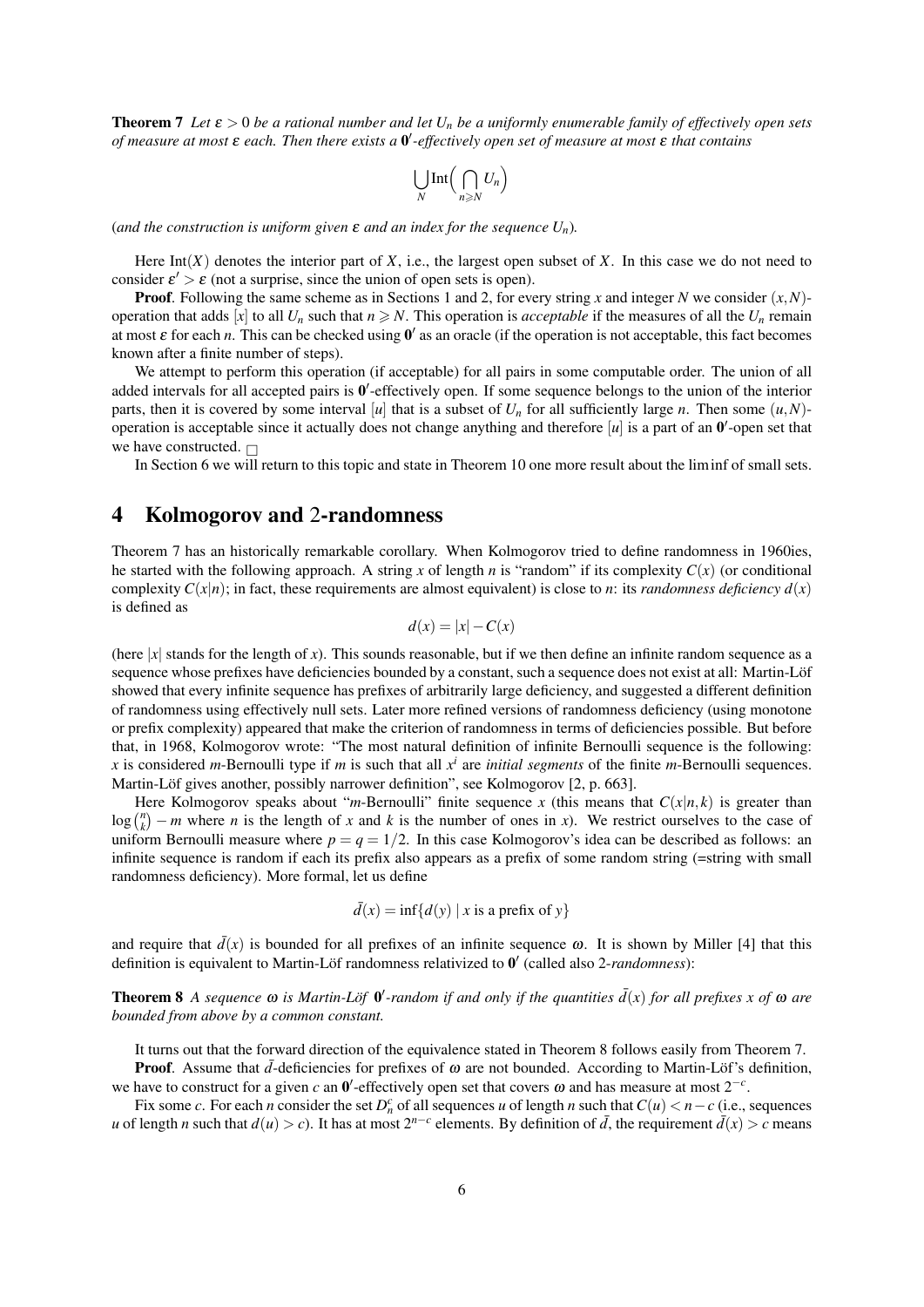that every string extension *y* of *x* belongs to  $D_m^c$  where *m* is the length of *y*. This implies that [*x*] (=set of sequences with prefix *x*) is contained in every  $U_m$  for  $m \ge |x|$ , where

$$
U_m^c = \bigcup_{u \in D_m^c} [u]
$$

(in other words  $U_m^c$  is the set of all sequences that have prefixes in  $D_m^c$ ). Therefore, in this case the interval [*x*] is a subset of  $\bigcap_{m\geqslant|x|}U_m^c$  and (being open) is a subset of its interior. To sum up, we have proven that if an infinite sequence  $\omega$  has a prefix *x* such that  $\overline{d}(x) > c$ , then

$$
\omega\in\mathrm{Int}\Big(\bigcap_{m\geqslant|x|}U_m^c\Big)
$$

Now note that each  $U_m^c$  is effectively open uniformly in  $(m, c)$  as  $D_m^c$  is enumerable uniformly in  $(m, c)$ . Moreover, there are at most  $2^{m-c}$  strings in  $D_m^c$ , hence the measure of  $U_m^c$  is at most  $2^{-c}$ . Applying Theorem 7, we conclude that there exists a  $0'$ -effectively open (uniformly in *c*) set  $V_c$  that has measure at most  $2^{-c}$  such that

$$
\bigcup_N \text{Int}\Big(\bigcap_{m\geqslant N} U_m^c\Big) \subseteq V_c
$$

Note that this tells us in particular that the sequence  $(V_c)_{c \in \mathbb{N}}$  forms an  $0'$ -Martin-Löf test. Thus, if a sequence  $\omega$  is 0'-Martin-Löf random, it only belongs to finitely many  $V_c$ . Let then *b* be such that  $\omega \notin V_b$ . By the above argument, this means that  $\omega$  has no prefix *x* such that  $d(x) > b$ , or equivalently that for every prefix *x* of  $\omega$ ,  $d(x) \leq b$ . This proves the forward direction of the equivalence.

For the sake of completeness, we give the proof of the reverse implication in terms of Martin-Löf tests (Miller [4] provided a proof solely in terms of Kolmogorov complexity). Assume that a sequence  $\omega$  is covered (for each *c*) by a  $0'$ -computable sequence of intervals  $I_0, I_1, \ldots$  of total measure at most  $2^{-c}$ . (We omit *c* in our notation, but the construction below depends on *c*.)

Using the approximations  $\mathbf{0}_n$  of  $\mathbf{0}'$  (obtained by performing at most *n* steps of computation for each *n*) we get another (now computable) family of intervals  $I_{0,n}, I_{1,n}, \ldots$  such that  $I_{i,n} = I_i$  for every *i* and sufficiently large *n*. We may assume without loss of generality that  $I_{i,n}$  either has size at least  $2^{-n}$  (i.e., is determined by a string of length at most *n*) or equals  $\perp$  (a special value that denotes the empty set) since only the limit behavior is prescribed. Moreover, we may also assume that  $I_{i,n} = \perp$  for  $n < i$  and that the total measure of all  $I_{0,n}, I_{1,n}$ ... does not exceed 2−*<sup>c</sup>* for every *n* (the latter is achieved by deleting the excessive intervals in this sequence starting from the beginning; the stabilization guarantees that all limit intervals will be eventually let through).

Since  $I_{i,n}$  is defined by intervals of size at least  $2^{-n}$ , we get at most  $2^{n-c}$  strings of length *n* covered by intervals  $I_{i,n}$  for any given *n* and all *i*. This set of strings is decidable (recall that only *i* not exceeding *n* are used), therefore each string in this set can be defined, assuming *c* is known, by a string of length *n*−*c*, the binary representation of its ordinal number in this set. Note that this string also determines *n* if *c* is known.

Returning to the sequence  $\omega$ , we note that it is covered by some  $I_i$  and therefore is covered by  $I_{i,n}$  for this *i* and all sufficiently large *n* (after the value of  $I_{i,n}$  is stabilized), say, for all  $n \ge N$ . Let *u* be the prefix of  $\omega$  of length *N*. All extensions of *u* of any length *n* are covered by  $I_{i,n}$  and thus have complexity less than  $n - c + O(1)$ , conditional to *c*, hence their complexity is at most  $n - c + 2\log c + O(1)$ . This means that  $d(u) \geq c - 2\log c - O(1)$ .

Such a string *u* can be found for every *c*, therefore  $\omega$  has prefixes of arbitrarily large  $\bar{d}$ -deficiency.

In fact a stronger statement than Theorem 8 is proved in Miller [4] and Nies et al. [6]; our tools are still too weak to get this statement. However, the low basis theorem helps.

#### 5 The low basis theorem

The low basis theorem is a classical result in recursion theory (see, for example, Odifreddi [7]). It was used in Nies et al. [6] to prove 2-randomness criterion; analyzing this proof, we get theorems about limit complexities as byproducts. For the sake of completeness, we state the low-basis theorem and its simple proof.

**Theorem 9** Let  $U \subset \{0,1\}^\infty$  be an effectively open set that does not coincide with  $\{0,1\}^\infty$ . Then there exists a  $sequence \omega \notin U$  which is low, i.e.,  $\omega' =_T 0'$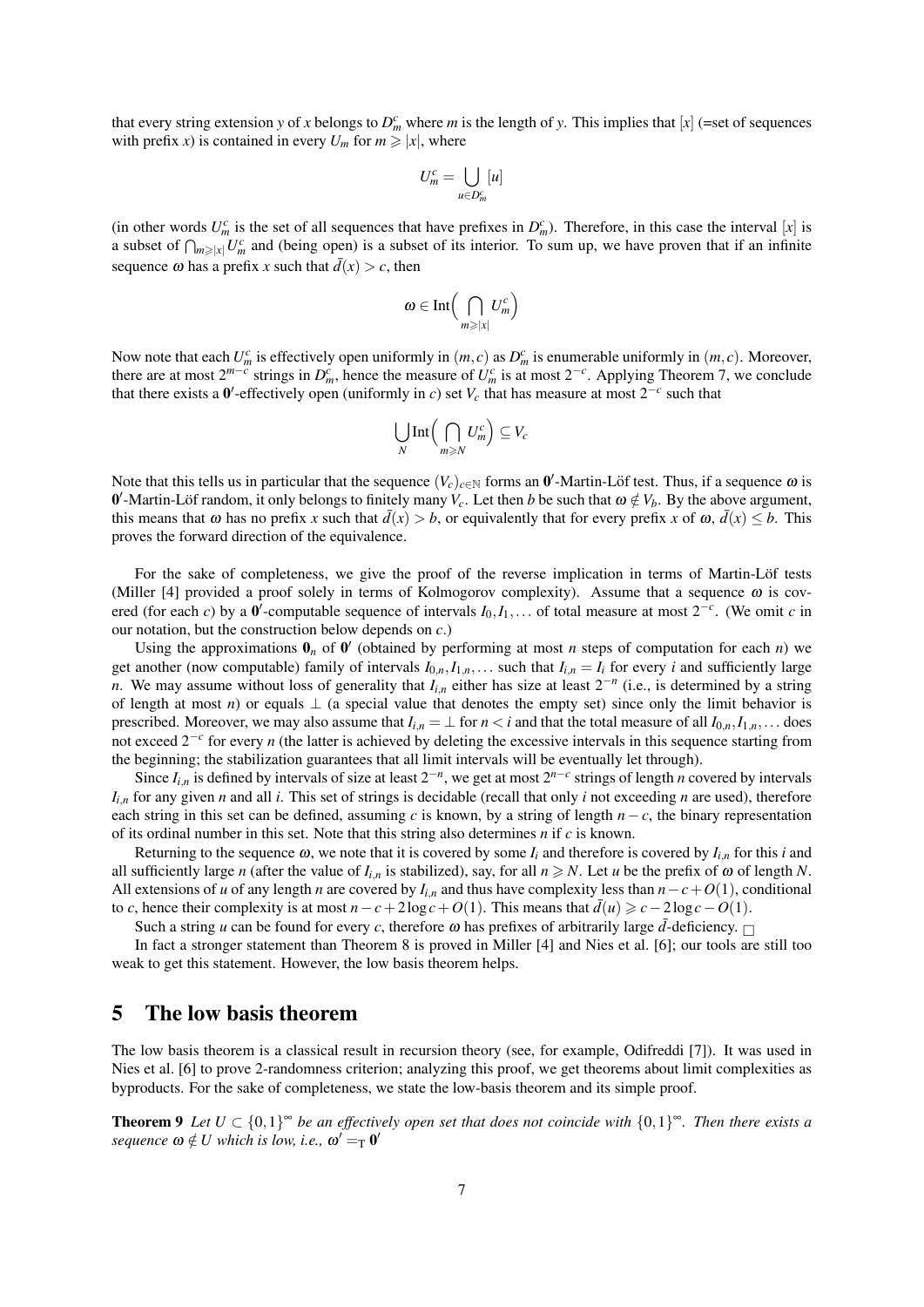Here  $\omega'$  is the jump of  $\omega$ ; the equation  $\omega' =_T 0'$  means that the universal  $\omega$ -enumerable set is  $0'$ -decidable.

Theorem 9 says that any effectively closed nonempty set contains a low element. For example, if  $P, Q \subset \mathbb{N}$ are enumerable inseparable sets, then the set of all separating sequences is an effectively closed set that does not contain computable sequences. We conclude, therefore, that there exists a non-computable low separating sequence.

**Proof.** Assume that an oracle machine *M* and an input *x* are fixed. The computation of *M* with oracle  $\omega$  on *x* may terminate or not depending on oracle  $\omega$ . Let us consider the set  $T(M, x)$  of all  $\omega$  such that  $M^{\omega}(x)$  terminates (for fixed machine *M* and input *x*). This set is an effectively open set: if termination happens, it happens due to finitely many oracle values. This set together with *U* may cover the entire space  $\{0,1\}^{\infty}$ ; this means that  $M^{\omega}(x)$ *terminates for all*  $\omega \notin U$ . If it is not the case, we can add  $T(M, x)$  to U and get a bigger effectively open set  $\hat{U}$ that still has nonempty complement such that  $M^{\omega}(x)$  *does not terminate for all*  $\omega \notin \hat{U}$ . Either way, this operation guarantees that the termination of the computation  $M^{\omega}(x)$  does not depend on the choice of  $\omega$  in the remaining nonempty effectively closed set (meaning that for all  $\omega_1, \omega_2$  in the remaining effectively closed set,  $M^{\omega_1}(x)$  terminates if and only if  $M^{\omega_2}(x)$  terminates).

This increase operation of the effectively open set can be performed for all pairs  $(M, x)$  sequentially. At each stage the effectively open set *U* stays the same or is increased but in any case its complement remains nonempty. Hence, by compactness of  $\{0,1\}^{\infty}$ , the open set  $U_{\infty}$  obtained in the limit will have nonempty complement. Note that the set  $U_{\infty}$  does not have to be *effectively* open: though at any stage the current *U* is an effectively open set, the construction is not effective (we need to find out which of the two cases happens).

We claim that any sequence  $\omega \notin U_{\infty}$  is low. Indeed, by construction of  $U_{\infty}$ , for every *M* and *x* the termination of the computation of  $M^{\omega}(x)$  is independent on the choice of  $\omega$  in the complement of  $U_{\infty}$  and is determined at some point of the construction. And the construction is  $\mathbf{0}'$ -effective: if during the increase operation  $U \cup T(M, x)$  covers the entire space  $\{0,1\}^{\infty}$ , this happens on some finite stage (compactness), so  $\mathbf{0}'$  is enough to find out whether this happens or not. Therefore, for every *M* and *x* we can  $0'$ -effectively find out whether  $M^{\omega}(x)$  terminates or not. This precisely means that  $\omega' =_{\text{T}} \mathbf{0}'$ , i.e., that  $\omega$  is low.

### 6 Using the low basis theorem

Let us show how Theorem 1 can be proved using the low basis theorem. As we have seen, we have an enumerable family of sets  $U_n$ ; each of  $U_n$  has at most  $2^k$  elements (say, strings). We need to construct effectively a  $0'$ enumerable set that has at most  $2^k$  elements and contains  $U_{\infty} = \liminf_n U_n$ .

In the special case where the sets  $U_n$  happen to be (uniformly) decidable,  $U_\infty$  is  $\mathbf{0}'$ -enumerable and we do not need any other set. The low basis theorem allows us to reduce the general case to this special one.

First, we may assume without loss of generality that for all  $n$  the set  $U_n$  contains only strings of length at most *n*. To see why we can do this, consider for all *n* the set  $\hat{U}_n$  of strings in  $U_n$  that have length at most *n*. The sequence of  $\hat{U}_n$  is uniformly enumerable and liminf  $U_n = \liminf \hat{U}_n$  (any string  $x \in \liminf_n U_n$  belongs to almost all  $U_n$  and will be allowed to enter  $\hat{U}_n$  for  $n \geq |x|$ ).

Having imposed this restriction on the  $U_n$ , let us consider the family of all "upper bounds" for  $U_n$ : by an upper bound we mean a sequence  $V_n$  of finite sets such that for all *n*, we have (1)  $U_n \subseteq V_n$ ; (2)  $\#V_n \leq 2^k$  and (3)  $V_n$ contains strings of length at most *n*. The sequence  $V_0, V_1, \ldots$  can be encoded as an infinite binary sequence: each *V*<sup>*i*</sup> contains only strings of length at most *n* (there are  $2^{n+1} - 1$  of them) and can be encoded as a binary string of length  $2^{n+1} - 1$ . Then the sequence  $V_0, V_1, \ldots$  can be encoded by concatenation of the individual encodings of the *Vi* .

For a binary sequence the property "to be an encoding of an upper bound for *Un*" is effectively closed (the restriction  $\#V_n < 2^k$  is decidable and the restriction  $U_n \subset V_n$  is co-enumerable). Therefore the low basis theorem can be applied. We get an upper bound *V* that is low. Then  $V_{\infty} = \liminf V_n$  is (uniformly in *k*) *V*'-enumerable (as we have said: with *V*-oracle the family  $V_n$  is uniformly decidable), but since *V* is low, the *V*'-oracle can be replaced by the  $0'$ -oracle, and we get the desired result.

This proof though being simple looks rather mysterious: we get something almost out of nothing! (As far as we know, this idea appeared in a slightly different context in Nies et al. [6].)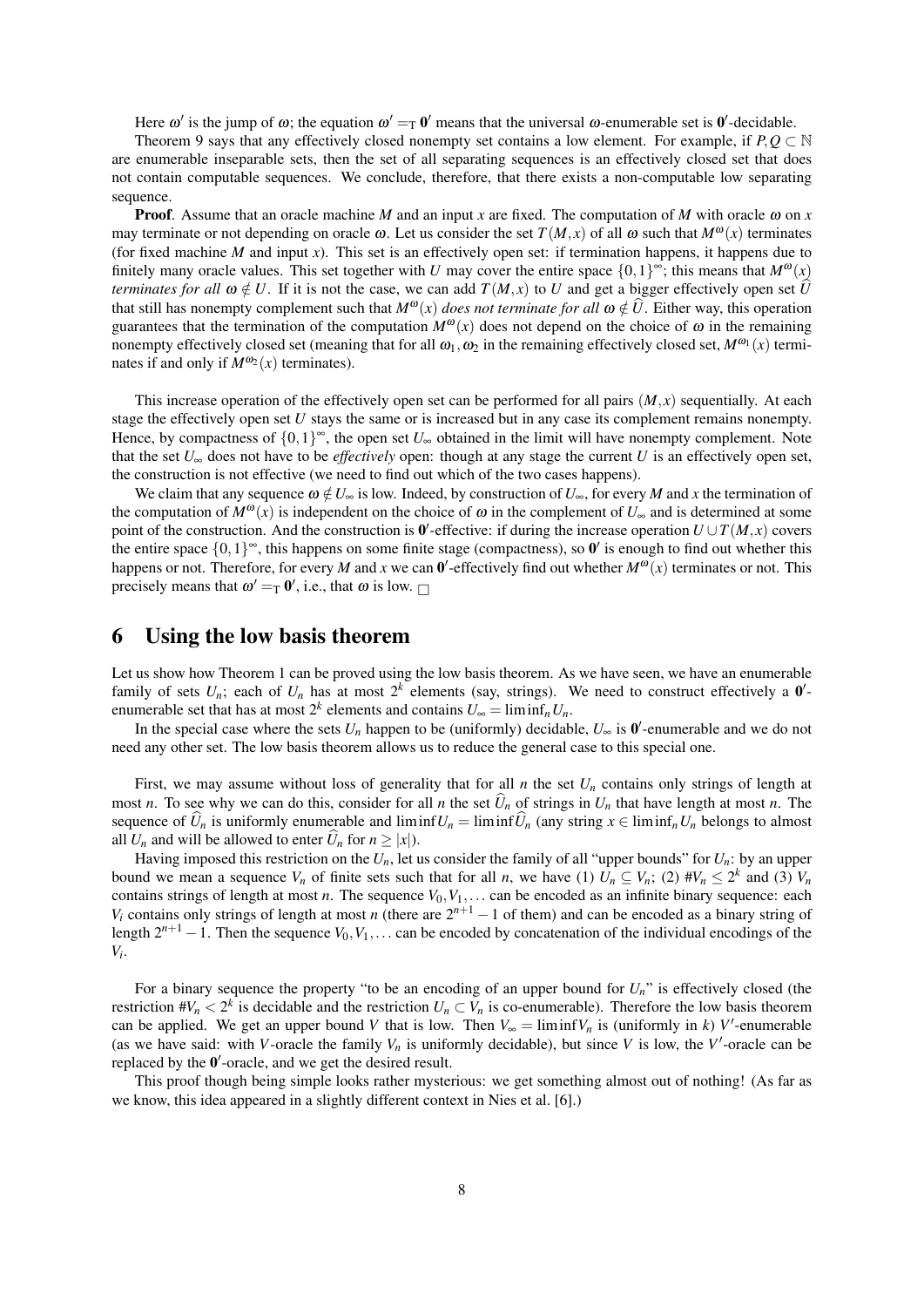The same trick can be used to prove Theorem 2: here "upper bounds" are distributions *M<sup>n</sup>* with rational values and finite support that are greater than  $m(x|n)$  but still are semimeasures. (Technical correction: first we have to assume that  $m(x|n) = 0$  if *x* is large, and then we have to weaken the restriction  $\sum M_n(x) \le 1$  replacing 1 by, say, 2; this is needed since the values  $m(x|n)$  may be irrational).

Theorem 5 can be also proved in this way (upper bounds should be semimeasures on tree with rational values and finite support).

Returning to the topic of Section 3, we can use the low basis theorem to improve Theorem 6:

**Theorem 10** Let  $\varepsilon > 0$  be a rational number and let  $U_n$  be a sequence sets that are effectively open (uniformly in *n*)*. Assume that U<sup>n</sup> has measure at most* ε *for every n. Assume also that U<sup>i</sup> has "effectively bounded granularity", i.e., all strings x that define the intervals in*  $U_n$  *have length at most*  $c(n)$  where c is a total computable function. *Then for every*  $\varepsilon' > \varepsilon$  *there exists a*  $0'$ -effectively open set V of measure at most  $\varepsilon'$  that contains  $\liminf_{n\to\infty}U_n$  and *this construction is uniform.*

**Proof.** We use the low basis theorem to reduce the general case to the case where the  $U_n$  form a computable family of finitely generated open sets.

Indeed, define an "upper bound" as a sequence *W* of sets  $W_n$  where  $W_n$  is a set of strings of length at most  $c(n)$  such that  $U_n$  is covered by the intervals generated by elements of  $W_n$ . Again *W* can be encoded as an infinite sequence of zeros and ones, and the property "to be an upper bound" is effectively closed. Applying the low basis theorem, we choose a low *W* and add it is an oracle; evidently,  $W_n$  is a *W*-computable family of finitely generated open sets. By Theorem 6 (relativized to oracle W) for every  $\varepsilon' > \varepsilon$  there exists a W'-effectively open set *V* covering liminf<sub>*n*</sub>*W<sub>n</sub>*, hence covering liminf<sub>*n</sub>U<sub>n</sub>*. And since *W'* is Turing-equivalent to  $0'$ , we are done.</sub>

### 7 Corollary on 2-randomness

Theorem 10 can be used to prove 2-randomness criterion from [4, 6]. In fact, this gives exactly the proof from [6]; the only thing we did is structuring the proof in two parts (formulating Theorem 10 explicitly and putting it in the context of other results on limits of complexities). For the sake of completeness, let us reproduce this proof.

**Theorem 11** ( $[4, 6]$ ) *A sequence*  $\omega$  *is*  $\theta'$  *Martin-Löf random if and only if* 

 $C(\omega_0\omega_1\ldots\omega_{n-1}) \geqslant n-c$ 

*for some c and for infinitely many n.*

Proof. Let us first understand the relation between this theorem and Theorem 8. If

$$
C(\omega_0\omega_1\ldots\omega_{n-1})\geqslant n-c
$$

for infinitely many *n* and given *c*, then  $\bar{d}(x) \leq c$  for every prefix *x* of  $\omega$  (indeed, one can find the required continuation of *x* among prefixes of  $\omega$ ). As we know, this guarantees that  $\omega$  is  $\theta'$  Martin-Löf random.

It remains to prove that if for all *c* we have

$$
C(\omega_0\omega_1\ldots\omega_{n-1})
$$

for all sufficiently large *n*, then  $\omega$  is not  $0'$ -random. Using the same notation as in the proof of Theorem 8, we can say that  $\omega$  has a prefix in  $D_n$  and therefore belongs to  $U_n$  for all sufficiently large *n*. We can apply then Theorem 10 since  $U_n$  is defined using strings of length *n* (so  $c(n) = n$ ) and cover  $U_\infty$  (and therefore  $\omega$ ) by a  $0'$ -effectively open set of small measure. Since this can be uniformly done for all *c*, the sequence  $\omega$  is not  $\mathbf{0}'$ -random.

#### **8** The general case:  $\Sigma_3^0$  $\frac{0}{3}$  sets and liminf of open sets

As we have said before, it would be nice to prove the following statement: if  $U_n$  are (uniformly) effectively open sets in Cantor space, all  $U_n$  have measure less than  $\varepsilon$ , and  $\varepsilon' > \varepsilon$ , then there exists a  $0'$ -effectively open set of measure less than  $\varepsilon'$  that covers liminf  $U_n$ .

We do not know whether this is true or not. However, some partial negative result could be obtained. In this section, we prove that there exists a liminf of uniformly effectively open sets  $U_n$  that has small measure but cannot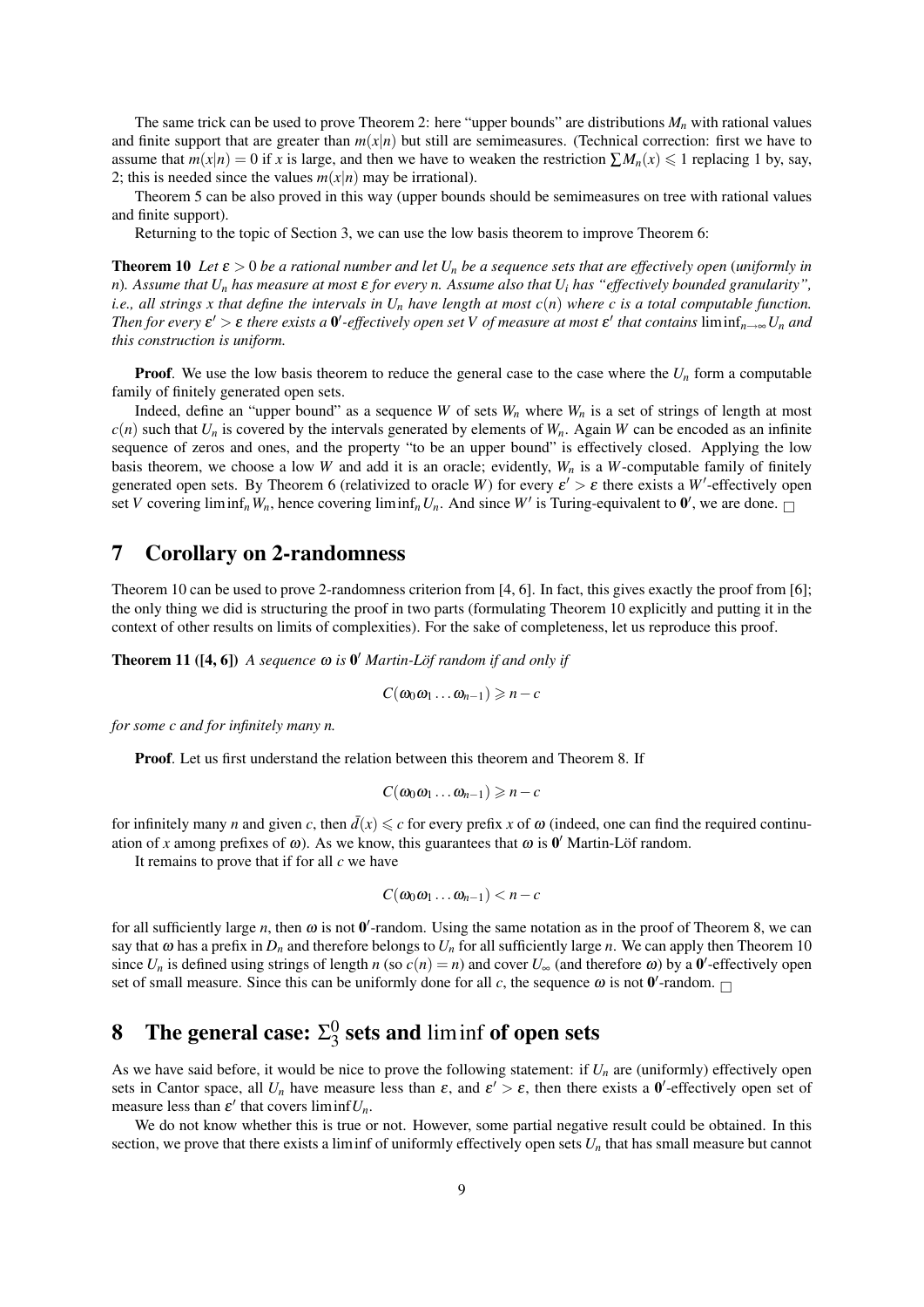be covered by a  $0'$ -effectively open set of small measure. (The difference is that only this limit set has small measure while the sets  $U_n$  itself can have any measure.)

The first step towards this result is to prove that every  $\Sigma_3^0$  subset of  $\{0,1\}^\infty$  can be written as the liminf of a sequence of uniformly effectively open sets. The term  $\Sigma_3^0$  refers to the standard effective Borel hierarchy: effectively open sets are the  $\Sigma_1^0$  sets, effectively closed sets (i.e., the complements of effectively open sets) are  $\Pi_1^0$ sets etc.: by induction, a  $\Sigma_n^0$  set is an effective countable union of  $\Pi_{n-1}^0$  sets and a  $\Pi_n^0$  set is an effective (countable) intersection of  $\Sigma_{n-1}^0$  sets. It is easy to see from the definition that a liminf of a sequence of uniformly effectively open sets is a  $\Sigma_3^0$  set. Simpson [9] noted that the converse is also true:

**Theorem 12 (Simpson)** For every  $\Sigma_3^0$  set  $S \subset \{0,1\}^\infty$  there exists a sequence of uniformly effectively open sets  $V_n$ *such that*  $S = \liminf_{n \to +\infty} V_n$ .

**Proof.** It is sufficient to construct a procedure which, given  $\omega \in \{0,1\}^\infty$  as an oracle, enumerates a set  $X^\omega \subset \mathbb{N}$ such that  $\omega \in S \Leftrightarrow X^{\omega}$  is co-finite. Then we let  $V_n = {\omega \mid n \in X^{\omega}}$ .

Such a procedure is in fact provided by a proof of  $\Sigma_3^0$ -completeness of the cofiniteness property for enumerable sets (see, e.g., Rogers' textbook [8], Corollary XIV in Section 14.8). We give a sketch of this proof here.

As *S* is  $\Sigma_3^0$ , there exists a collection  $U_k^n$  of uniformly effectively open sets such that

$$
S=\bigcup_n\bigcap_k U_k^n
$$

For a given  $\omega$ , let

$$
Z^{\omega} = \{(n,k) \mid \omega \in U_k^n\}
$$

Then  $\omega$  is in *S* if and only if

there exists an *n* such that 
$$
(n,k) \in \mathbb{Z}^{\omega}
$$
 for all *k*  $(*)$ 

We have to reduce this characterization to a characterization via cofiniteness of some  $\omega$ -enumerable set  $X^{\omega}$ , i.e., we have to transform (effectively and uniformly) the enumeration of  $Z^{\omega}$  into the enumeration of an  $X^{\omega}$  in such a way that

$$
\omega \in S \Leftrightarrow \exists n \forall k \ [(n,k) \in Z^{\omega}] \Leftrightarrow X^{\omega}
$$
 is cofinite

To do so, we use a so-called "movable markers" construction. We first consider a countable series of counters: at each stage, the *n*th counter contains the maximal *k* such that all *k* pairs (*n*,0),...,(*n*, *k*−1) have already appeared in  $Z^{\omega}$ . The property  $(*)$  now means that some counter increases indefinitely.

We also use "markers" that will locate the missing elements in  $X^{\omega}$ . Markers are numbered  $0, 1, 2...$  Initially the *i*th marker is located under the number *i*; then markers can be moved to the right, but the *i*th marker is always on the left of  $(i+1)$ th one (so all markers mark different numbers). When the *n*th counter increases, the number that was marked by the *n*th marker is added to  $X^{\omega}$ , and all the markers  $n, n + 1, n + 2, \dots$  are moved to the right (the *i*th marker moves to the previous place of the  $(i+1)$ th one). The markers  $0,1,\ldots,n-1$  do not move. Note the invariant relation: the currently enumerated part of  $X^{\omega}$  is the set of all non-marked numbers.

If the *n*th counter increases indefinitely, then the *n*th marker is moved infinitely many times, so  $X^{\omega}$  is cofinite (its complement consists of the final positions of the markers 0,1,...*n*−1). Conversely, if every counter increases only finitely many times, then each marker eventually reaches a final position, and these positions form an infinite complement of  $X^{\omega}$ .

Theorem 12 implies the following result, due to Kjos-Hanssen [1]:

#### Theorem 13 (Kjos-Hanssen) *There exists a sequence U<sup>n</sup> of uniformly effectively open sets such that:*

- $\mu$ (liminf<sub>n</sub> $U_n$ ) < 1/2
- $\bullet$  liminf<sub>n</sub> $U_n$  *cannot be covered by any*  $\mathbf{0}'$ -effectively *open set of measure less than* 1*.*

**Proof.** This can be obtained by relativizing standard results about Martin-Löf random sequences. The set of non-random sequences can be covered by an effectively open set of measure less that  $1/2$  (by definition). Therefore, the set of  $0''$ -nonrandom sequences can be covered by an  $0''$ -effectively open set, i.e., by  $\Sigma_3^0$ -set (as the standard results about the arithmetic hierarchy say, see, e.g., Rogers [8]).

On the other hand, for every effectively open set that has measure less than 1 there exists a  $0'$ -computable sequence outside this set (e.g., the leftmost path of the binary tree representing its complement). And this can be relativized: for every  $0'$ -effectively open set of measure less than 1 there is an  $0''$ -computable sequence outside it.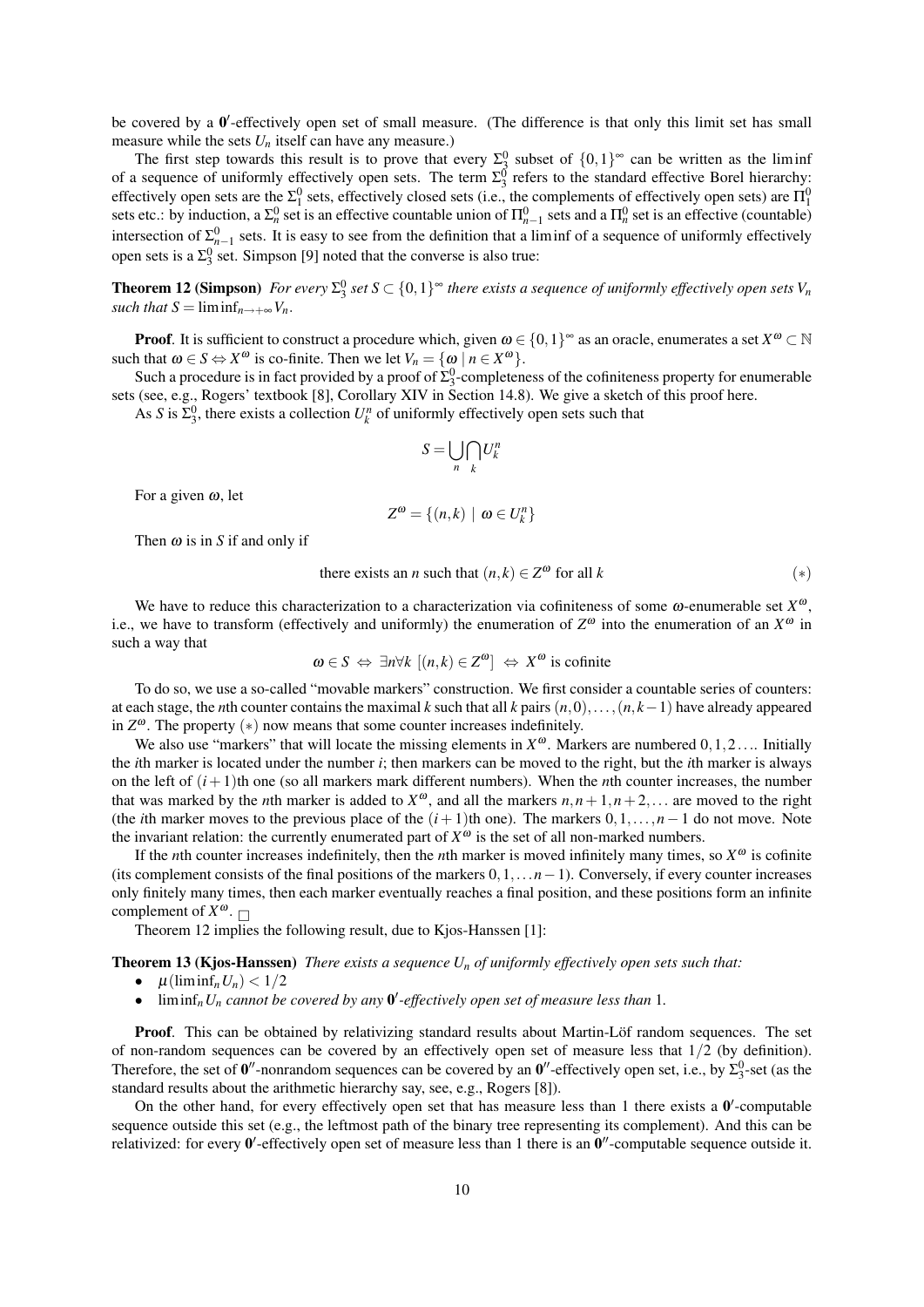Now, combining these two remarks and Theorem 12, we get the desired result. The  $\Sigma_3^0$  set mentioned above can be represented as liminf of effectively open sets. If this set could be covered by an  $0'$ -effectively open set of measure less than 1, we would be able to find a  $0''$ -computable sequence outside it; this sequence is not  $0''$ -random but is outside the set that has to cover all nonrandom (relative to  $\mathbf{0}''$ ) sequences.

Another related question: even if the most general statement mentioned at the beginning of the section is not true, may be it is enough to require that  $U_n$  are clopen sets (thus removing the hypothesis of "effectively bounded granularity" from Theorem 10)?

### 9 Fatou's lemma

It would be nice to find some general result that could unite several cases that we have treated separately. Indeed, these results may be considered as constructive version of classical Fatou's lemma.

This lemma guarantees that if  $\int f_n(x) d\mu(x) \le \varepsilon$  for  $\mu$ -measurable functions  $f_0, f_1, f_2, \ldots$ , then

$$
\int \liminf_{n\to+\infty} f_n(x) \, d\mu(x) \leqslant \varepsilon.
$$

The constructive version may require that *f<sup>i</sup>* are lower semicomputable functions (probably with some additional conditions), and the statement could say that for every  $\varepsilon' > \varepsilon$  there exists a lower  $0'$ -semicomputable function  $\varphi$ such that  $\liminf f_n(x) \leq \varphi(x)$  for every *x* and  $\int \varphi(x) d\mu(x) \leq \varepsilon'$ .

Special case of this lemma appears when *f<sup>i</sup>* are indicator functions of some effectively open sets.

However, as we have seen in Section 8, some additional requirements maqy be needed and we don't know how to formulate them in a natural and general form. In Theorem 10 instead of computably bounded granularity we may require that for each  $U_i$  we can provide a finite list of "simple" sets that have measure at most  $\varepsilon$  and guarantee that  $U_i$  is contained in one of them; a similar thing can be done for functions (a list of upper bounds having small integrals). The source of difficulties here is the low basis theorem: it uses the compactness of Cantor space, so when choosing upper bound for the  $U_n$  or  $f_n$  we need to have in advance a finite list of possibilities.

Additional complications appear when the measure of the space where  $f_n$  are defined is infinite (and this is needed for the results of Section 1 and 2). Then we should artificially cut  $f_n$  in such a way that liminf is not changed; this is possible in the special cases we need, but it is not clear how one can combine all these considerations into one (preferably not very boring) theorem.

Another open question: classical Fatou lemma usually is formulated in a stronger form:

$$
\int \liminf_{n \to +\infty} f_n(x) \, d\mu(x) \le \liminf_{n \to +\infty} \int f_n(x) \, d\mu(x)
$$

there the right hand side has also liminf. This motivates the question: what happens if we weaken the condition and require only that  $\int f_n(x) d\mu(x) \le \varepsilon$  for infinitely many  $\varepsilon$ ? (For the classical version this is not important, since we can delete all the terms of the sequence that are not bounded by  $\varepsilon$ ; this could only increase liminf in the conclusion.)

Acknowledgments. The authors are thankful to Steve Simpson and Biorn Kios-Hanssen for allowing them to include Theorem 12 and Theorem 13, to Peter Cholak for useful discussions, to the members of LIF and Poncelet laboratory, to the participants of Kolmogorov seminar and to two anonymous referees for their numerous comments and suggestions.

#### References

- [1] Kjos-Hanssen B. Private communication, May 2008.
- [2] Kolmogorov A.N. Logical Basis for Information Theory and Probability Theory. *IEEE Transactions on Information Theory*, v. IT-14, No. 5, Sept. 1968. (Russian version was published in 1969.)
- [3] Li M., Vitányi P. An Introduction to Kolmogorov Complexity and Its Applications, Second Edition, Springer, 1997.
- [4] Miller J. Every 2-random real is Kolmogorov random, *Journal of Symbolic Logic*, 69(2):555–584 (2004).